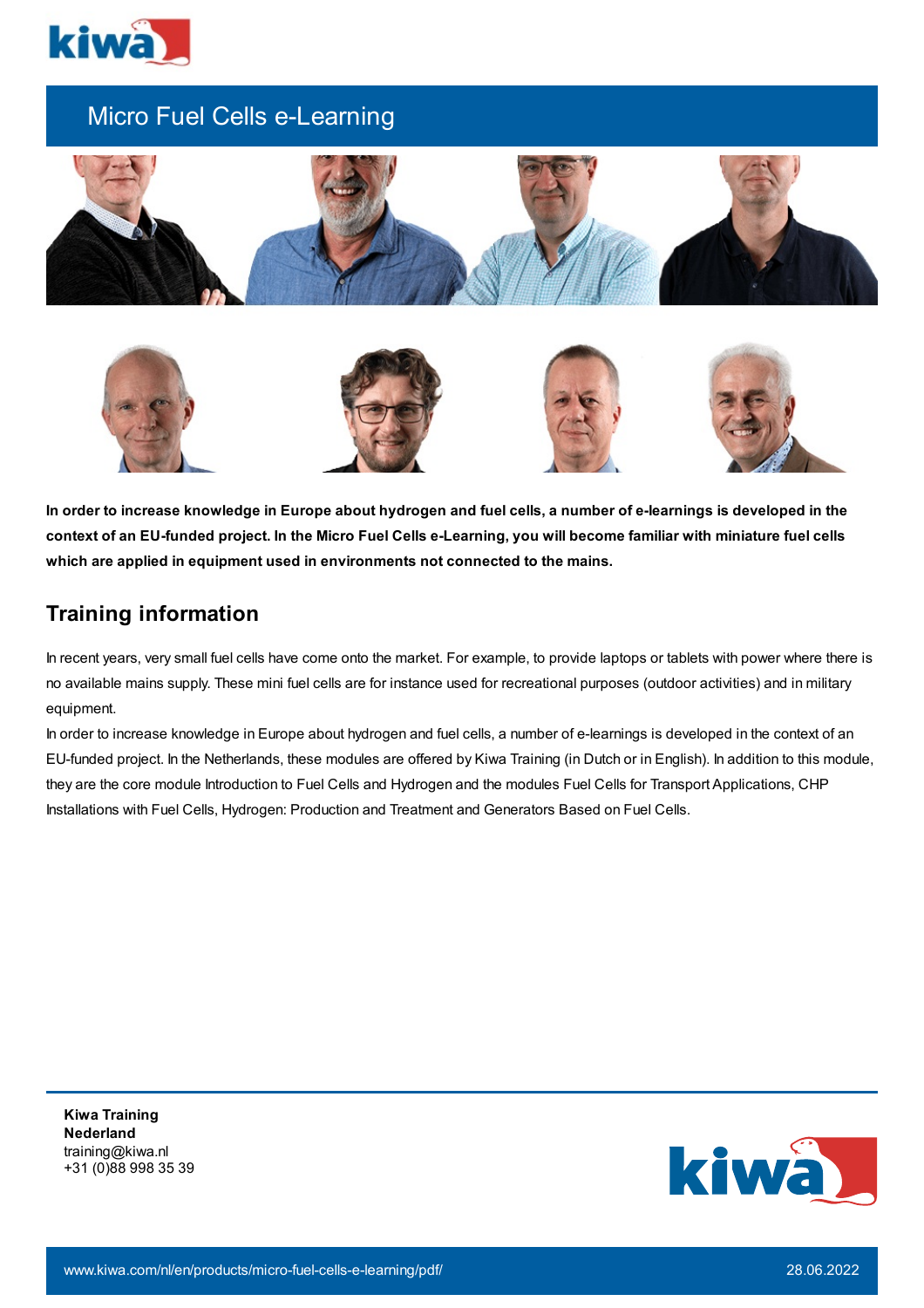

# **Practical information**

### **Course content**

This e-learning includes the following topics:

- The benefits of micro fuel cells in comparison to 'normal' batteries;
- The various types which are available now or in the near future;
- The applications of such fuel cells;
- The structure and function and the required micro- or nanotechnology;
- Design and Maintenance aspects

### **Previous training**

This module is intended for participants with a technical MBO education (intermediate vocational education) and a basic knowledge of chemical processes and electricity. The participant must have previously done the Introduction to Fuel Cells and Hydrogen core module, or have mastered the basic knowledge taught in this course in a different manner.

### **Course duration and study load**

You can do the e-learning in your own time and at your own pace. Bear in mind a total study load of 40 to 60 hours per module.

**Kiwa Training Nederland** training@kiwa.nl +31 (0)88 998 35 39